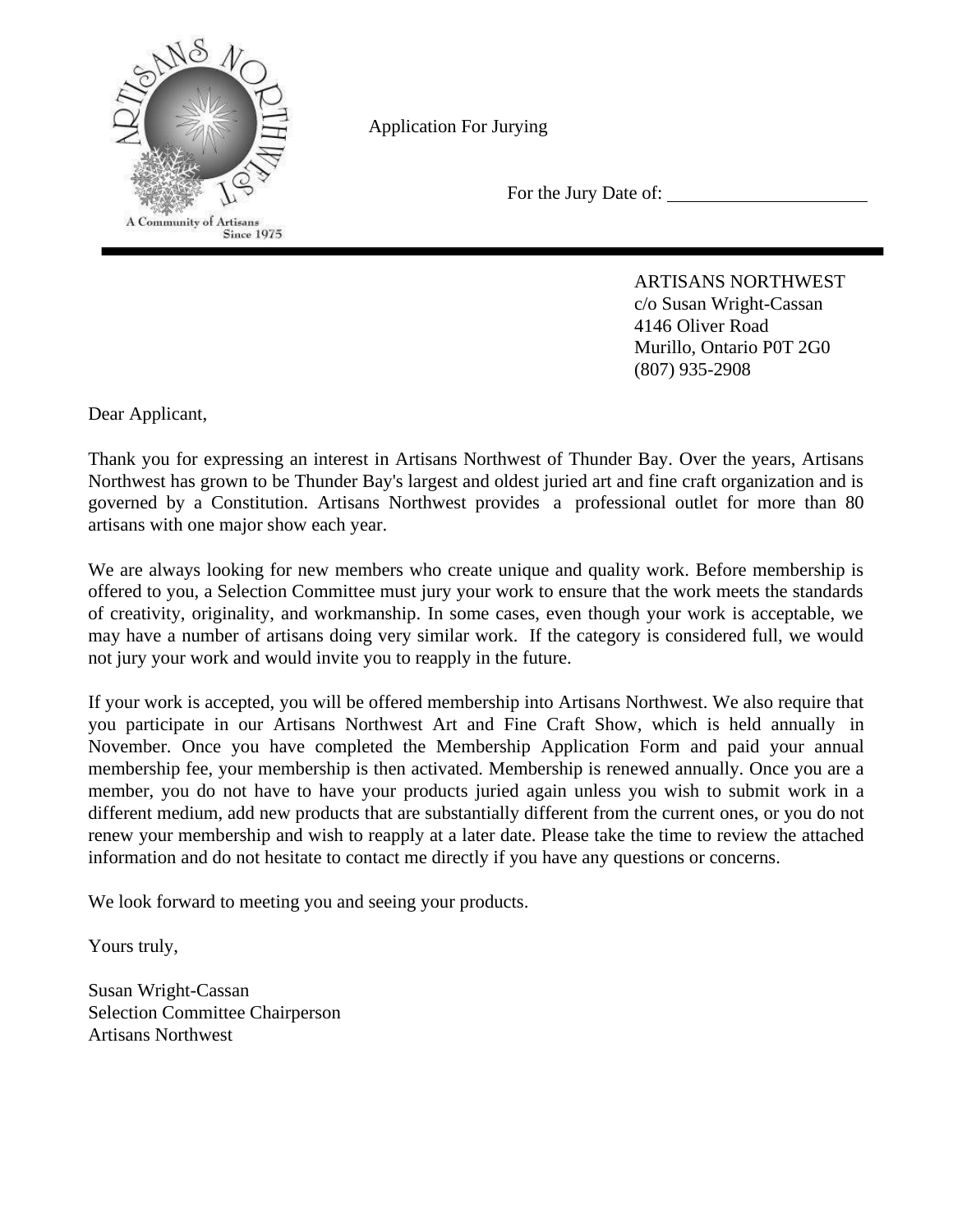**Jurying Location:** will be stipulated one month before the jury date

Please bring 3-7 original works in your selected medium that you wish to have reviewed by the Selection Committee. These works should be brought to the jury location at the drop off time. You should be prepared to arrange an attractive display for jury purposes. Please ensure that you have representative samples of the entire price range of your work.

If it is not possible for you to bring items in personally, please arrange to have a family member or friend bring and setup them up. If you live outside of Thunder Bay, you may send detailed photos, (JPEG please) to me at the address below. Please ensure that they are securely packaged. If you wish them to be insured, it is your responsibility. Please also ensure that you enclose return postage. Thankyou.

## **Drop Off Time: 6:30 p.m. Pick Up Time: 8:30 p.m.**

## **Information for the Prospective Member**

For our purposes, medium\* is defined as '*the mode of artistic expression*'. You must submit at least 3- 5 original works in your selected medium. High quality digital images are acceptable, but actual work is preferred. It is easier to judge quality and workmanship with an actual product. Images must include close-ups, or you take the chance of their not being considered. We must be notified in advance if you are submitting images so that we can arrange to have the appropriate equipment available.

We also require some background information on you and your work. The enclosed Jury Application form must be filled out completely and sent with your jury application fee. Please send two checks or etransfers, onefor \$15.00 and the other for \$30.00. The first payment is the non-refundable jury application fee. If your work is accepted, the cheque for \$30.00 pays for your membership for the year. If your work is not accepted, the payment for \$30.00 will be returned to you.

Please note that:

- The work must be the result of an original idea, interpretation, and design.
- Items assembled from kits are not acceptable.
- No products that are a direct copy from a pattern are allowed.
- No reselling of other people's products is allowed.
- Items using found objects are only acceptable when the found objects have been transformed with creativity and technical proficiency to form a new entity and are acceptable to the Jury.
- Items made from commercial molds, patterns and findings are not acceptable unless
	- a) the original mold is the design and product of the craftsperson
	- b) the commercial mold, pattern, or finding is subordinate to the design and is acceptable to the Jury.
- All scented products must be individually wrapped, except for one sample of each.
- Any items that have not been accepted by the Selection Committee and are for sale at our show will have to be removed (unless that product is strictly for enhancement/display purposes only).
- Assistants involved in the creation/design of the product are also required to be juried and pay a separate membership fee.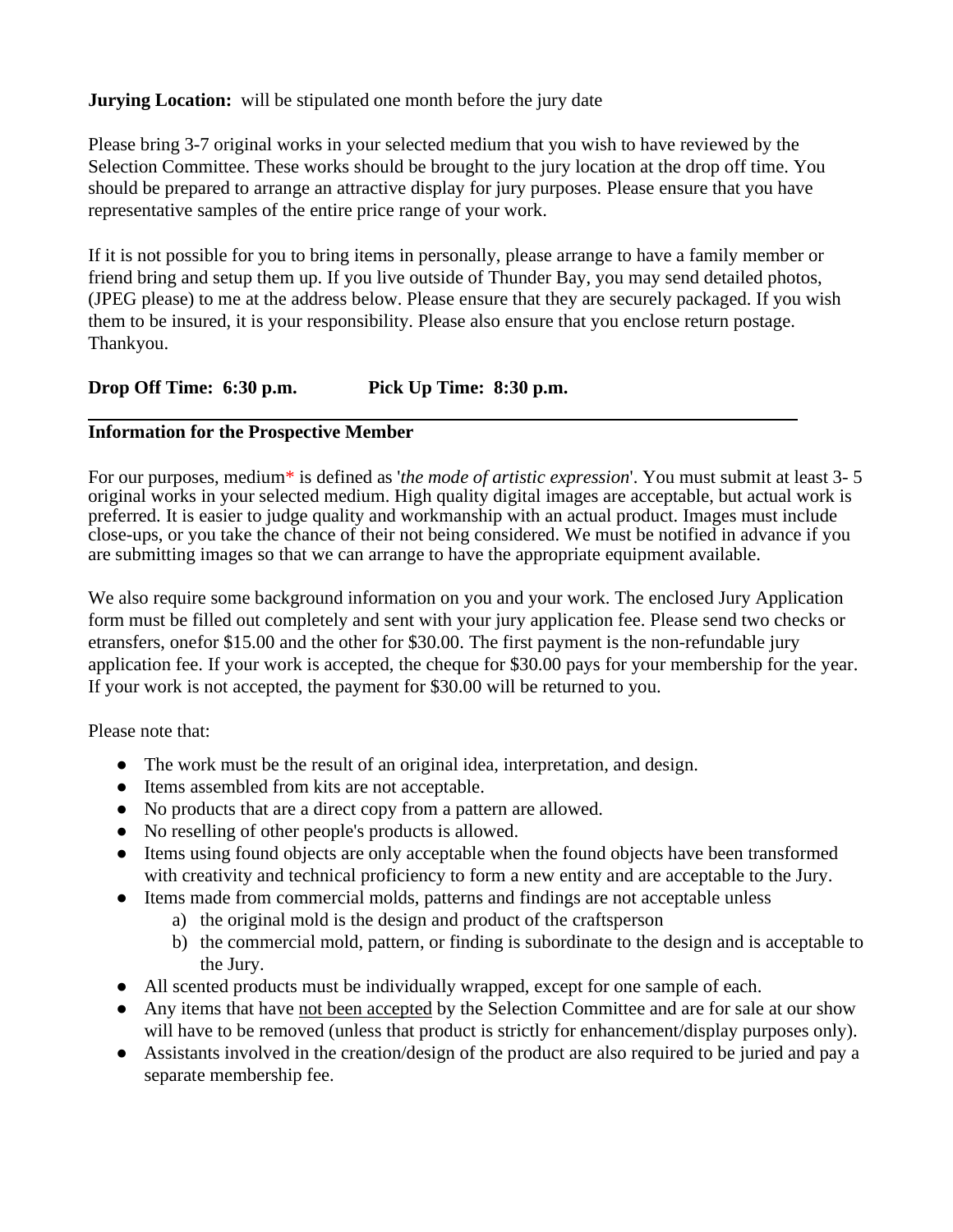## **Artisans Northwest Membership Information**

Once you become a member of Artisans Northwest, it is required that you participate in our Arts & Fine Craft Show, which is held in November. You will be provided with an application form and information regarding the show. You should be aware of the following information:

- The registration fee for an  $8'X 10'$  space at the show is set annually. This fee is used to pay for expenses for the show. Most shows charge a registration fee such as this.
- You must collect Harmonized Sales Tax (HST) where applicable.
- Personal liability insurance is advised.
- It would be advisable to have a range of prices.
- Often it takes time to establish yourself in the Artisans community so do not be discouraged if your sales are not high at first. Sometimes this may take 5-7 years.
- Memberships are renewed at the AGM in February/March of each year.
- **● PLEASE BE PREPARED TO COMPLETE YOUR SHOW REGISTRATION ON THE NIGHT OF THE JURY AND PAY YOUR FEE AT THAT TIME.**

Your membership goes to offset costs associated with Artisans Northwest. When you pay for a space at the Art & Fine Craft Show you receive:

- The opportunity to participate in the only juried show in Northwestern Ontario
- Exposure to a large audience that is looking for quality creations
- Extensive advertising
- Information sharing, resources, and opportunities for other shows
- The opportunity to participate in a non-profit organization
- The opportunity to network with colleagues in the artistic community, in person and through social media
- Year round contact with the public through the Artisans Northwest website and social media.
- The opportunity to join committees or the executive, learn about many facets of an art collective, and show production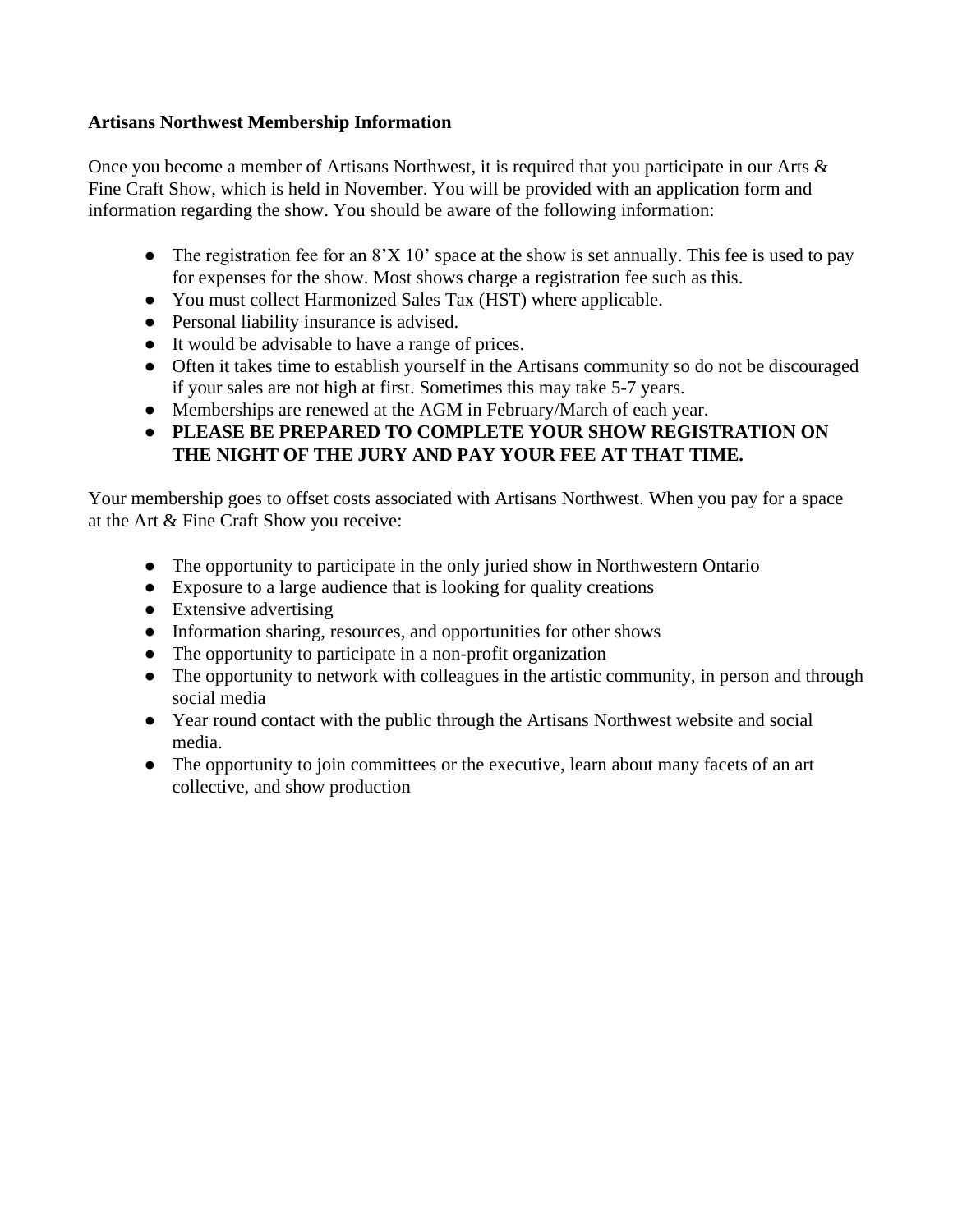| A Community of Artisans<br>Since 1975 | Jury Application Form | For the Jury Date of: |  |
|---------------------------------------|-----------------------|-----------------------|--|
|                                       |                       |                       |  |

## **Please Print Clearly**

| Name:  | Address: |
|--------|----------|
| Phone: | Email:   |
|        |          |

Medium of Work Being Submitted:

**NOTE:** *Please be specific when answering all questions. Use both sides if necessary.*

| 1. Give a brief description of your art/craft and the medium used. |  |  |
|--------------------------------------------------------------------|--|--|
| (PLEASE NOTE: No <i>commercially</i> made kits are allowed)        |  |  |

2. How did you become interested in your art/craft?

3. How long have you been doing it?

4. How did you learn to do this? (self-taught, courses, books, etc.)

5. What other shows have you participated in and for how long?